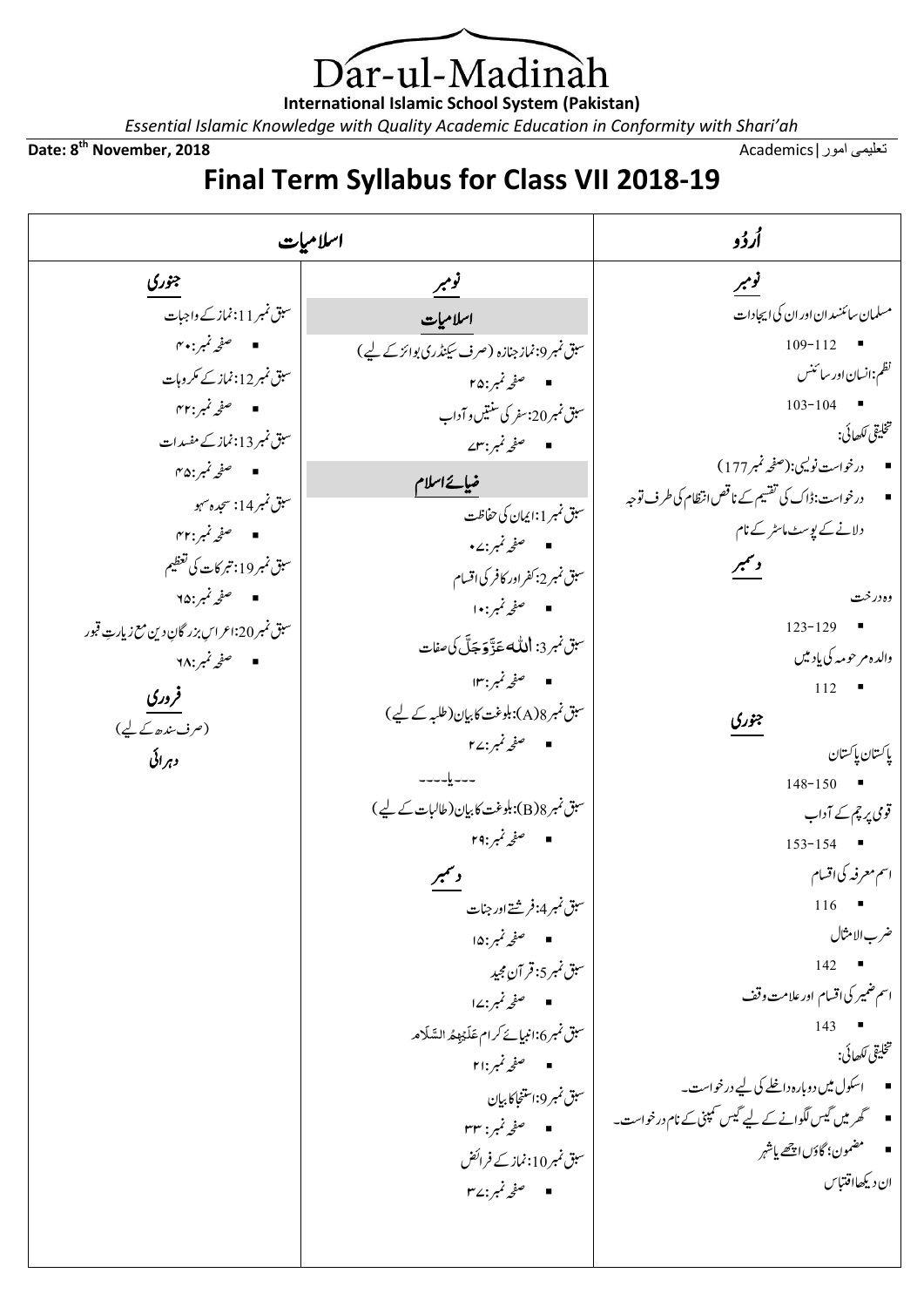|  | فروری (مرف بندھ کے لیے)                             |
|--|-----------------------------------------------------|
|  | ٹیبو سلطان                                          |
|  | $65 - 67$<br>٠                                      |
|  | تخليقي لكھائي:                                      |
|  | ■ مکان کی مرمت کے لیے مالک مکان کے نام درخواست۔     |
|  | ■ خالہ کواپنے نئے محلے کے بارے میں بتانے کے لیے خط۔ |
|  | ان دیکھااقتباس                                      |

| <b>Social Studies</b>                                    | Computer                            |  |
|----------------------------------------------------------|-------------------------------------|--|
| <b>NOVEMBER</b>                                          | <b>NOVEMBER</b>                     |  |
| <b>Chapter 1: Agriculture</b>                            | <b>Unit 5: Analyzing data</b>       |  |
| $(B:2-11)$                                               | Task 1: Complex calculations        |  |
| <b>Chapter 2: Mining and power</b>                       | Task 2: Functions                   |  |
| $(B:12-24)$                                              | Task 3: References                  |  |
| <b>DECEMBER</b>                                          | <b>Task 4: Advanced charts</b>      |  |
| <b>Chapter 3: Industry and Trade</b>                     | <b>DECEMBER</b>                     |  |
| $(B:25-38)$                                              | Unit 5: Analyzing data              |  |
| <b>JANUARY</b>                                           | Task 5: Import and export data      |  |
| <b>Chapter 1: Mughal Empire: Sociocultural Condition</b> | Task 6: Project                     |  |
| $(B:54-63)$                                              | <b>JANUARY</b>                      |  |
| <b>FEBRUARY</b>                                          | <b>Unit 4: Communicating online</b> |  |
| (Only for Sindh)                                         | <b>Task 1: Networking basics</b>    |  |
| <b>Chapter 4: Transportation</b>                         | Task 3 : Social media               |  |
| $(B:39-52)$                                              | <b>Task 4: Communication tools</b>  |  |
|                                                          | <b>FEBRUARY</b>                     |  |
|                                                          | (ONLY FOR SINDH)                    |  |
|                                                          | <b>Unit 4: Communicating online</b> |  |
|                                                          | Task 5: Digital citizenship         |  |
|                                                          | Task 6: Project                     |  |